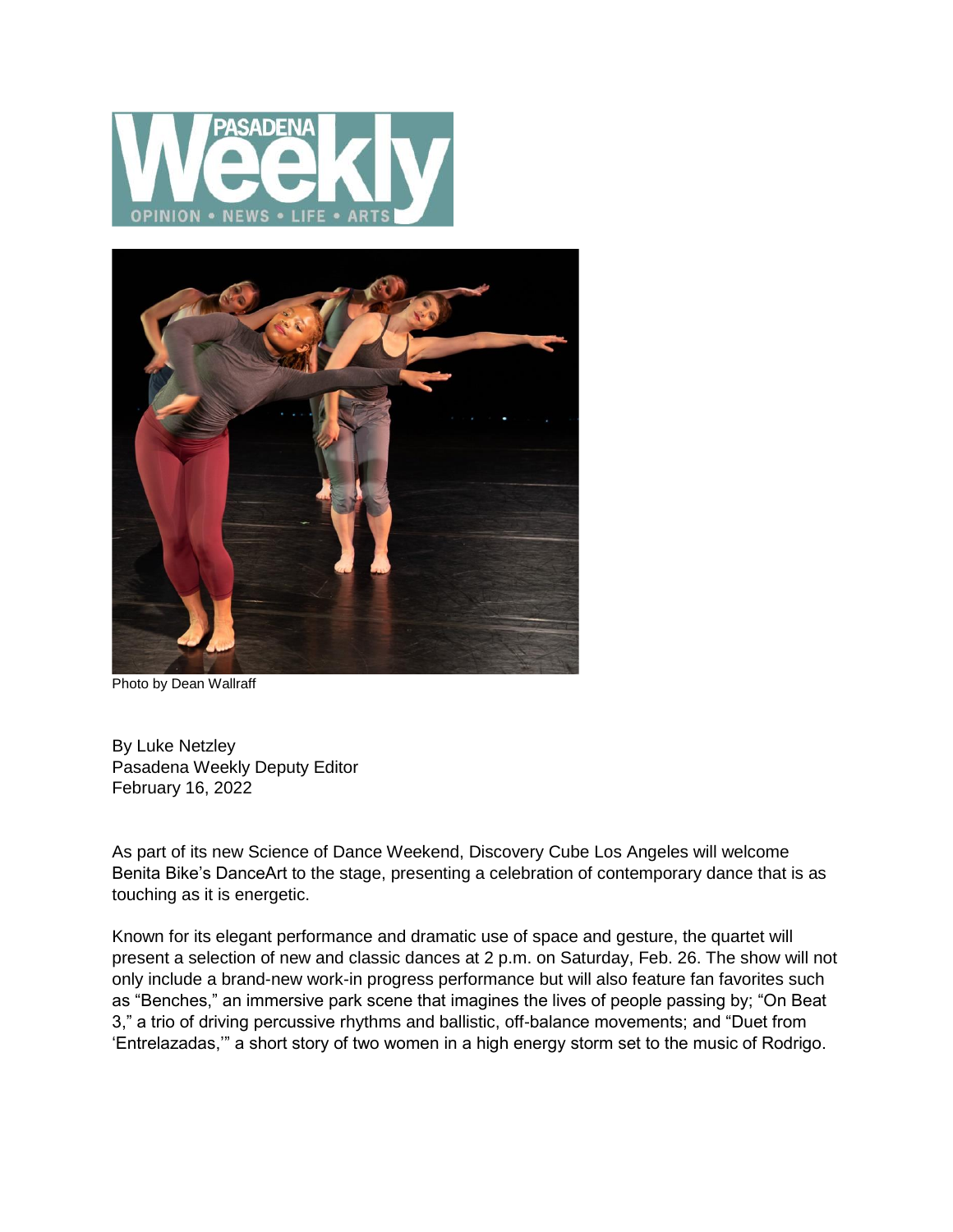DanceArt founder Benita Bike first entered into the world of dance at the age of 3 when her mother decided that she needed to lighten her step. Bike performed in dance shows throughout her childhood but found that she hated dancing on a stage in front of a crowd.

Her disdain for public performance began to ease, however, after she began learning under her high school teacher Virginia Robinson, who would assign composition problems in dance class and introduced Bike to the world of choreography. Bike fell so in love with the work that her teacher coordinated with the school to allow her to skip sports and instead spend two hours at the end of school dedicated to dance choreography.

"The way I looked at the world when I was young was that the world is your oyster," Bike said. "You can do anything. It's just a matter of figuring out the system, getting the key to the door, and having that sense of energy."

Bike went on to start her choreography career in Boston, where she became chair of the Boston Dance Alliance and founded her own dance studio before moving to Los Angeles at the age of 39.

In the studio, Bike's process can be described as abstract choreography. While there are choreographers who will write down a plan and execute every detail, Bike thrives off collaboration and the freedom to make a mistake.

"I feel like the dance gives birth to itself," Bike explained. "What I am is the midwife, the one who communicates with the dancers, but the dance wants to become what it wants to become. And I feel like my job is to help it get there."

By playing with elements of art dance and reacting to accidents that occur during a piece's creation, Bike's choreography truly takes on a life of its own as she and her team experiment with their craft.

At the core of Bike's mission is the desire to bring more exposure to the world of art dance through her performances by giving audiences a frame of reference and exposing them to a bounty of knowledge about the art form, knowledge that can be transferred to other forms of art as well.

"For some people it comes naturally, but others just need the door open for them," Bike said. "And I'm hoping that the next time they get an invitation to go to a museum, they'll say, 'Well, I know how to look at dance, so maybe I know how to look at paintings or sculptures.' Not to feel put off by art, but to realize each of these is somebody's expression of what they're experiencing in life."

Like many businesses during the last two years, the outbreak of COVID-19 brought immense hardship to Bike's studio. After her 30th anniversary show last June, all five of the dancers that Bike had been working with for the past 5 to 10 years left as the pandemic worsened.